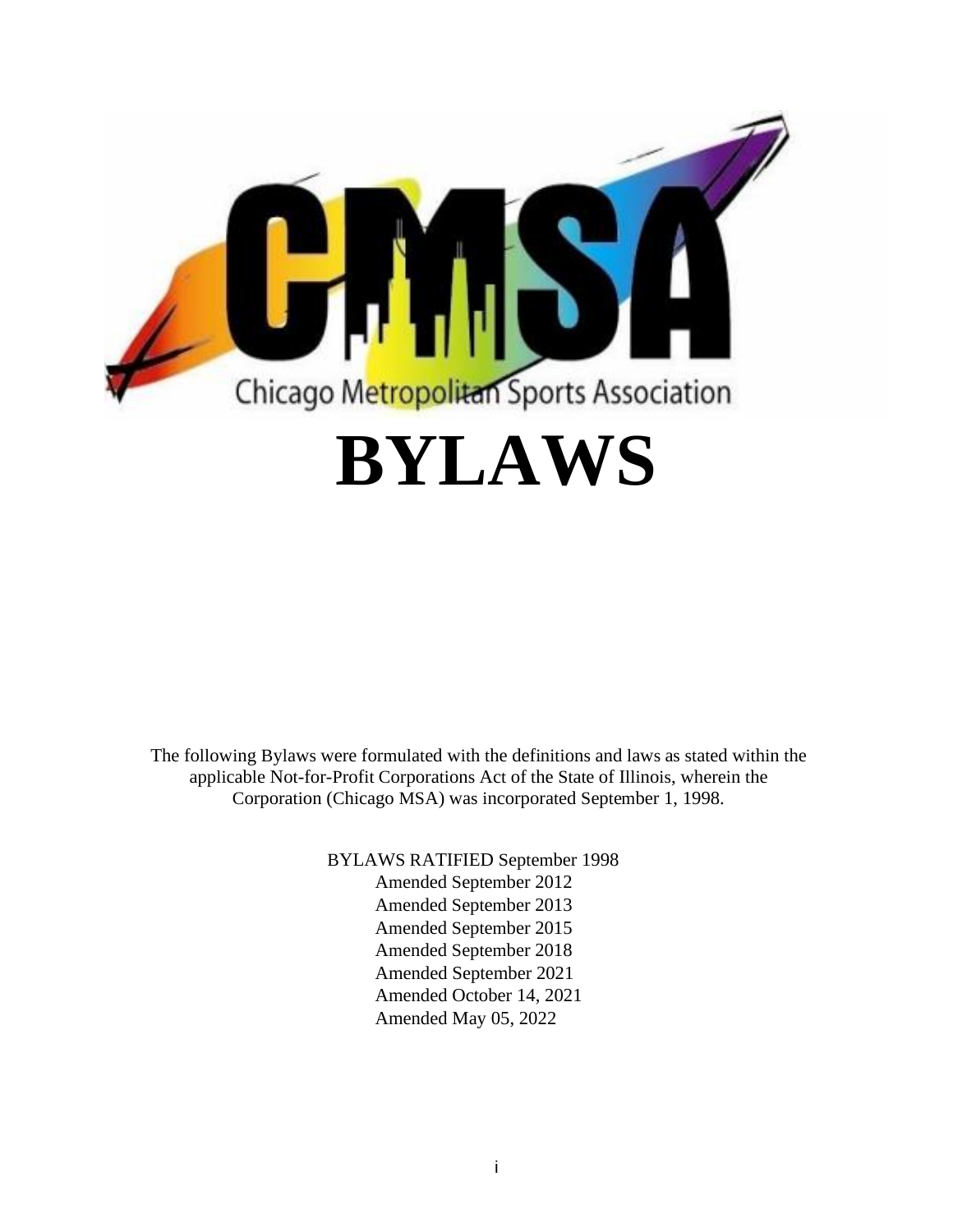# **CMSA BYLAWS TABLE OF CONTENTS**

# **I THE CORPORATION**

A. Name

- B. Purposes of the Corporation
- C. Organizational Structure

# **II BOARD OF DIRECTORS**

- A. Powers
- B. Further Powers
- C. Size & Titles of the Board of Directors
- D. Vote & Term of Office
- E. Voting & Proxies
- F. Quorum
- G. Chairperson
- H. Meetings
- I. Removal From Office
- J. Procedure For Removal
- K. Retirement/Resignation
- L. Death
- M. Elections

# **III CORPORATE OFFICERS**

- A. Title
- B. Elections
- C. Dual Occupation
- D. Designation by Directors
- E. Requirements
- F. Removal of a Corporate Officer
- G. Procedure for Removal of a Corporate Officer
- H. Duties of Corporate Officers
- I. Standing Committees
- J. Powers
- K. Incapacitation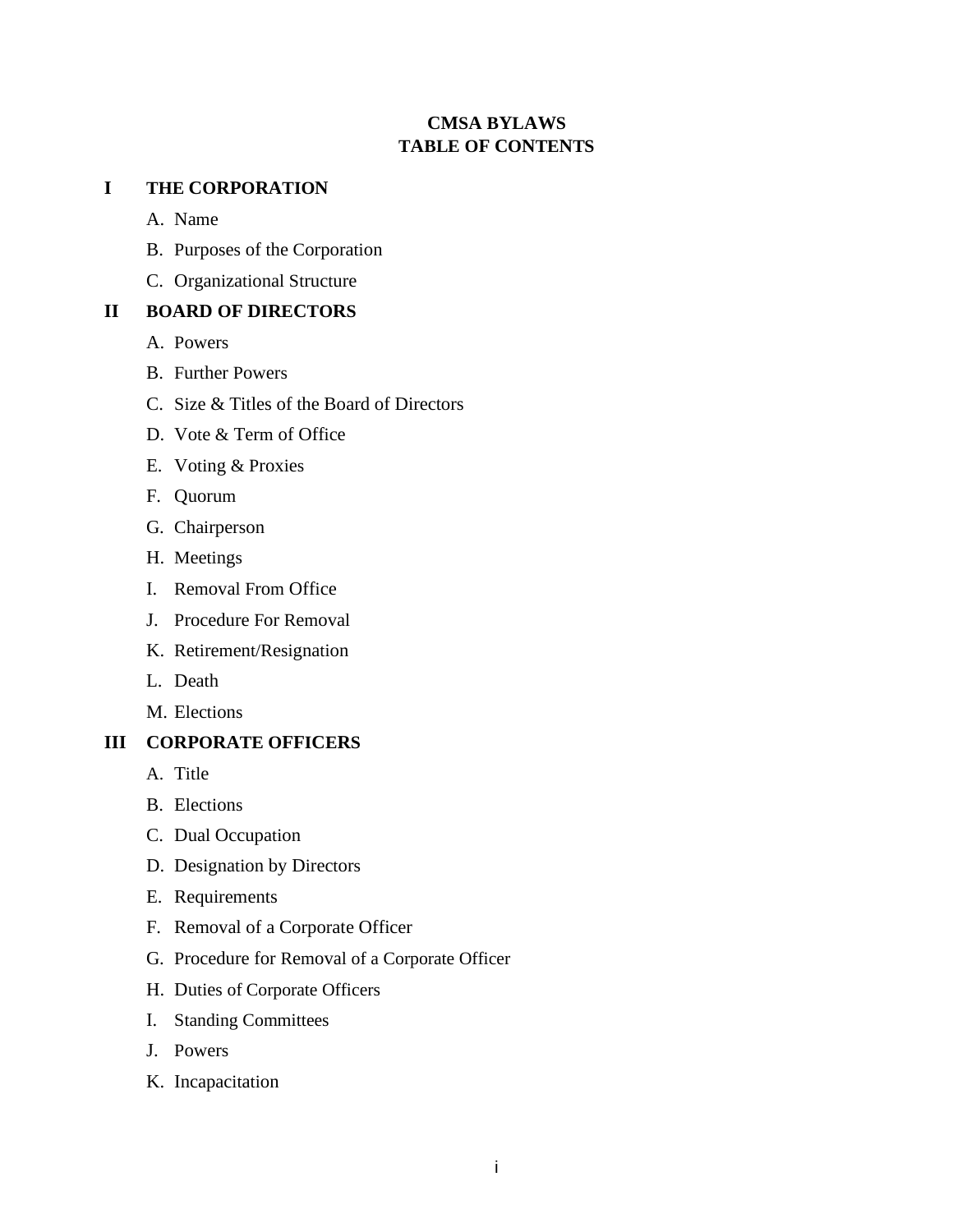# **IV ATHLETIC DIVISIONS**

- A. General Provisions
- B. Funding
- C. Performance
- D. Litigation
- E. Disbandment

# **V MEMBERSHIP**

- A. General Voting Membership
- B. Membership Dues
- C. Rights & Privileges
- D. Obligation of Member
- E. Revocation of Membership
- F. Amending Bylaws
- **VI PRESS RELEASE**
- **VII CATASTROPHE**

**VIII DISSOLUTION**

- **IX ENJOINMENTS**
- **X REMUNERATION**
- **XI PROTOCOL**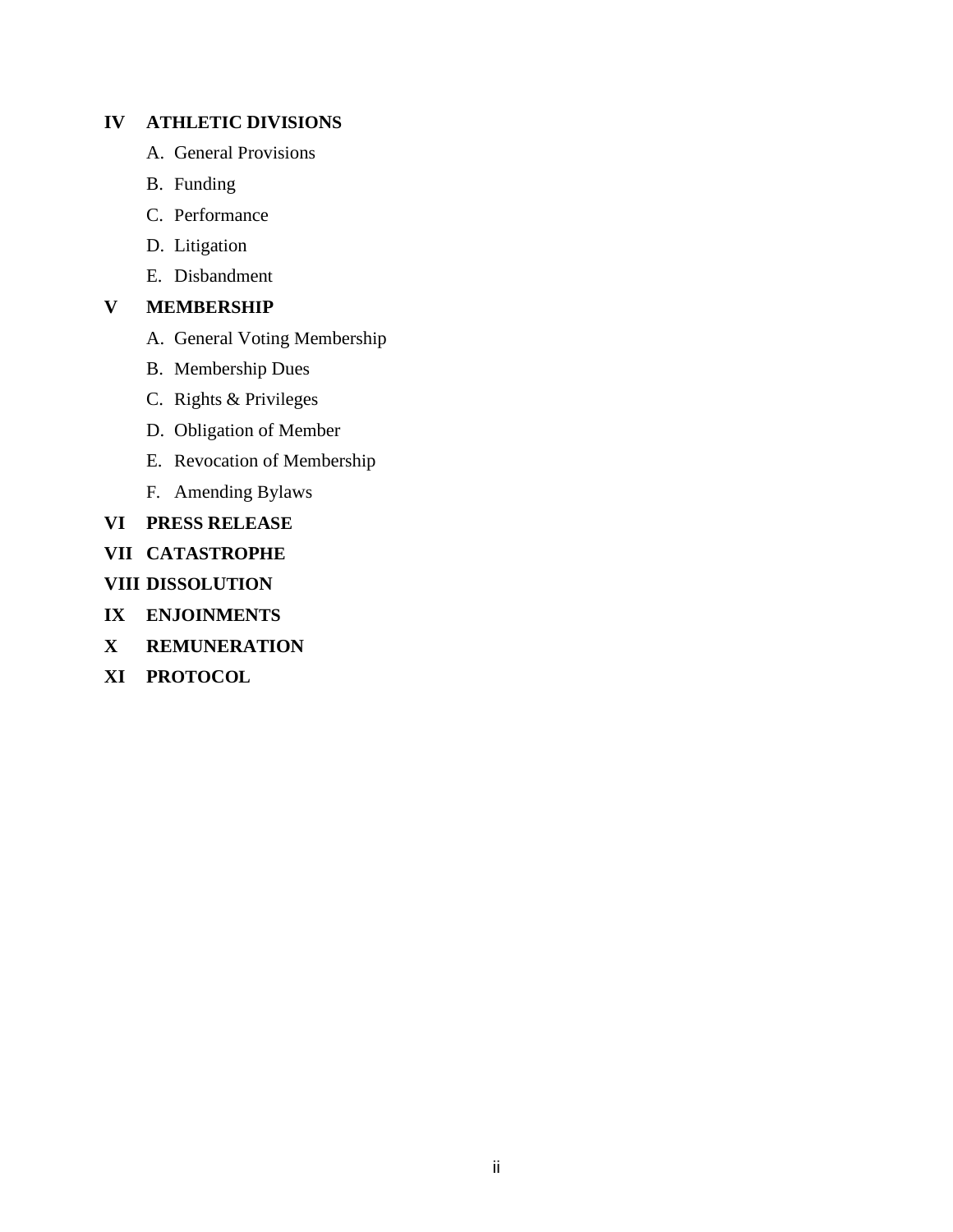# **I. THE CORPORATION**

# **A. NAME**

Chicago MSA, NFP (hereinafter, "CMSA" or "Corporation")

# **B. PURPOSES OF THE CORPORATION**

- 1. CMSA's first specific purpose shall be to promote competitive league and recreational activities within the LGBTQ+ community in the following areas: sports, banquets, and parties relating to a specific athletic competition/event, or other activities deemed appropriate to the Board of Directors of CMSA.
- 2. CMSA's second specific purpose shall be to foster knowledge and training in the field of athletics by conducting regular classes of instruction in any of CMSA's athletic divisions, for those needing and wanting such instruction; and by conducting public programs (forums, discussion groups, lectures, or films) aimed at educating the community served about the physical, social, psychological, and intellectual benefits of athletics.

## **C. ORGANIZATIONAL STRUCTURE**

This Corporation is organized exclusively for the education, social, and other purposes deemed appropriate by the Board of Directors as prescribed by the applicable Not-for-Profit Corporations Act of Illinois and the applicable sections of the Internal Revenue Code, including, for such purpose, the making of distributions to organizations that qualify as exempt under Section 501 (c)(3) of the Internal Revenue Code (or the corresponding provision of any future United States Internal Revenue Law).

No part of the net earnings of the Corporation shall inure to the benefit of, or be distributed to, its members, trustees, officers, or other private persons, except that the Corporation shall be authorized and empowered to pay reasonable compensation for services rendered and to make payments and distributions in furtherance of the purposes set forth hereof. No part of the activities of the Corporation shall be the carrying on of propaganda, or otherwise attempting to influence legislation, and the Corporation shall not participate in, or intervene in (including the publishing or distributing of statements), any political campaign on behalf of any candidate for public office.

Upon dissolution of the Corporation, the Board of Directors shall, after paying or making provision for the payment of all liabilities of the Corporation in such manner, or to such organization or organization organized and operated exclusively for charitable, educational, religious, or scientific purposes as shall at the time qualify as an exempt organization or organizations under Section (c)(3) of the Internal Revenue Code as the Board of Directors shall determine. Any such assets not disposed of shall be disposed of by donation to Illinois Not-for-Profit corporations/organizations for the benefit of the LGBTQ+ community, as determined by the Board of Directors.

# **II. BOARD OF DIRECTORS**

# **A. POWERS**

- 1. The Board of Directors shall have the power, after the membership, to determine policy, give direction, determine design, specify purposes and goals, assent to and dissent from action, and in all other ways act as agent for the membership in controlling and governing the overall function of the Corporation. Although CMSA Membership shall be superordinate to the Board of Directors, the sole power to elect officers and create offices shall be vested in the Board of Directors.
- 2. The Board of Directors shall have the sole power to:
	- a. Remove an individual from the Board of Directors. See Bylaws Article II, Board of Directors, Sections I. Removal from Office, and J. Procedure for Removal; and, Bylaws Article III, Corporate Officers, Sections F. Removal of a Corporate Officer and G. Procedure for Removal of a Corporate Officer.
	- b. Remove an Athletic Director/Commissioner from their office. See Bylaws IV. Athletic Divisions, Section C. Performance, Subsection 9.
	- c. Revoke an individual's membership from CMSA. See Bylaws Article V. Membership, Section E. Revocation of Membership.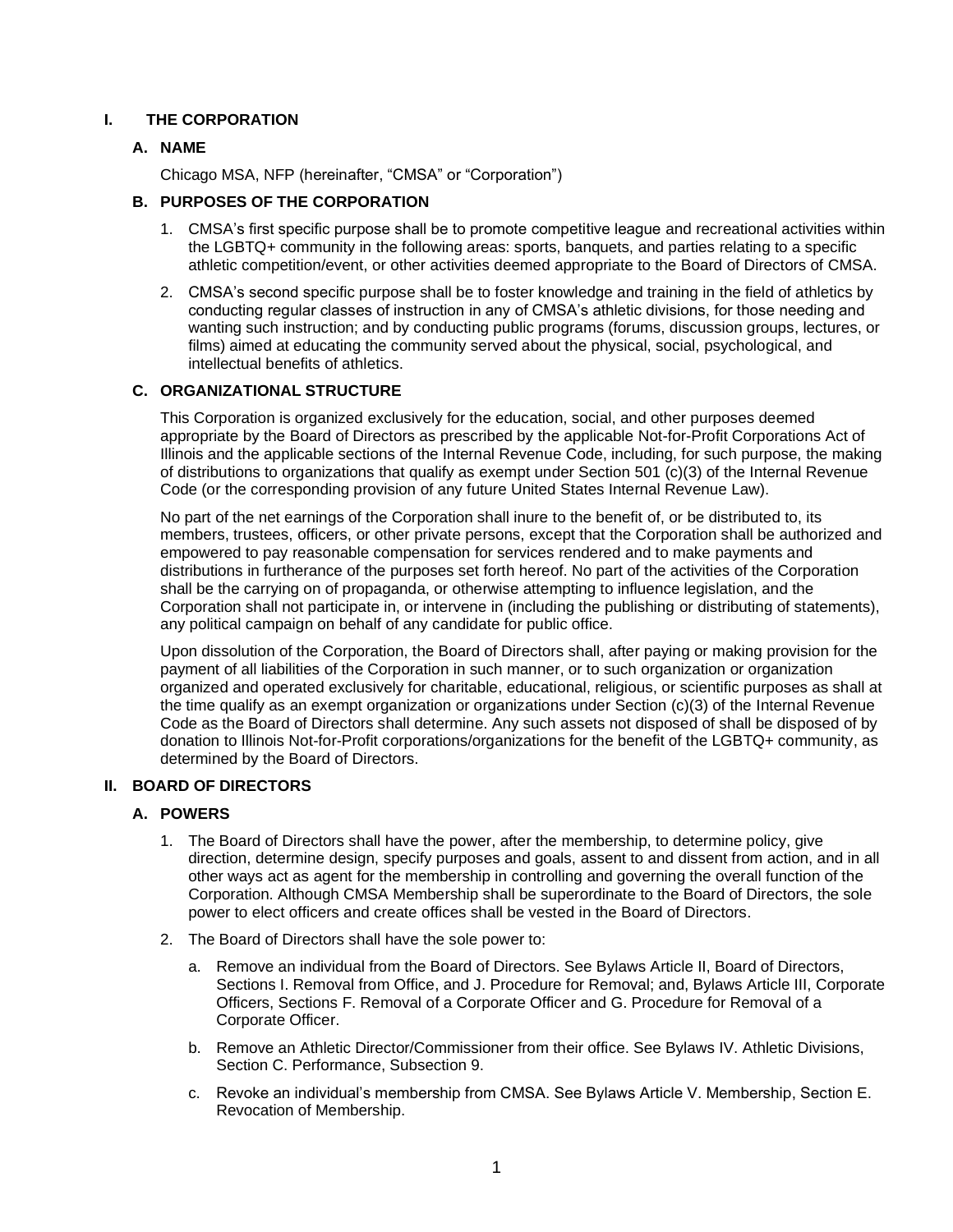# **B. FURTHER POWERS**

The Board of Directors of CMSA, which shall herein be known as the Parenting Corporation and which was incorporated September 1, 1997, in the State of Illinois, shall have the power after receiving authorization from the CMSA Membership, to enlarge the Corporation by parenting, forming, establishing, or acquiring other corporations and other types of organizations both within and without the State of Illinois and the United States of America, provided such power and action by CMSA shall not violate its Articles of Incorporation, Bylaws, the applicable Not-for-Profit Corporations Act of Illinois, the Federal Laws of the United States of America, or the laws whatsoever state, province, or nation in which the branch or parented, formed, established, or acquired corporations shall exist, and provided that such branches and parented or acquired corporations shall have the following conditions:

- 1. Such branches and parented corporations shall be established, parented, or acquired by specific act and vote of the Board of Directors of the Parent Corporation, CMSA.
- 2. Such branches and parented, established, or acquired corporation shall remain under the control, supervision and direction of the Board of Directors of the Parent Corporation, CMSA, subject only to the laws of the state, province, or nation in whose jurisdiction the branches or corporations are so established, parented, or acquired.
- 3. The Board of Directors of the parented, established, or acquired corporation shall be appointed by the Board of Directors of the Parent Corporation, CMSA, with the following provisions:
	- a. All Directors of the Parenting Corporation shall be appointed to the Board of Directors of the parented, established, or acquired corporation.
	- b. The Board of Directors of the Parent Corporation and the local law shall determine the size of the Board of Directors of the parented, established, or acquire corporation.
	- c. The Board of Directors of the Parent Corporation may enlarge itself, where it sees fit, to encompass the Board of Directors of the parented, established, or acquired corporation, thereby making the two Boards extensive, coequal, and congruent.

## **C. SIZE & TITLES OF THE BOARD OF DIRECTORS**

The Board of Directors of CMSA (hereinafter Board) shall consist of eleven (11) members.

- 1. Each member of the Board shall be titled "Director," in addition to other titles as described in this document.
- 2. CMSA Membership, by majority vote as detailed elsewhere, shall elect five (5) members of the Board.
	- a. These five Board members are the Corporate Officers of the Corporation, and may also be referred to as:
		- i. Executives
		- ii. Director
		- iii. Board Member
		- iv. Elected Member of the Board (aka: Elected Member or Elected Director)
		- v. One of the titles as listed under *III. Corporate Officers, A. Title* of this document.
- 3. The Elected Members will then appoint, by majority vote (50% + 1) of the elected Board as detailed elsewhere, up to six (6) additional members of the Board to further the goals and programs of the organization.
	- a. These additional member of the Board may be referred to as:
		- i. Director
		- ii. Board Member
		- iii. Appointed Member of the Board (aka Appointed Member or Appointed Director)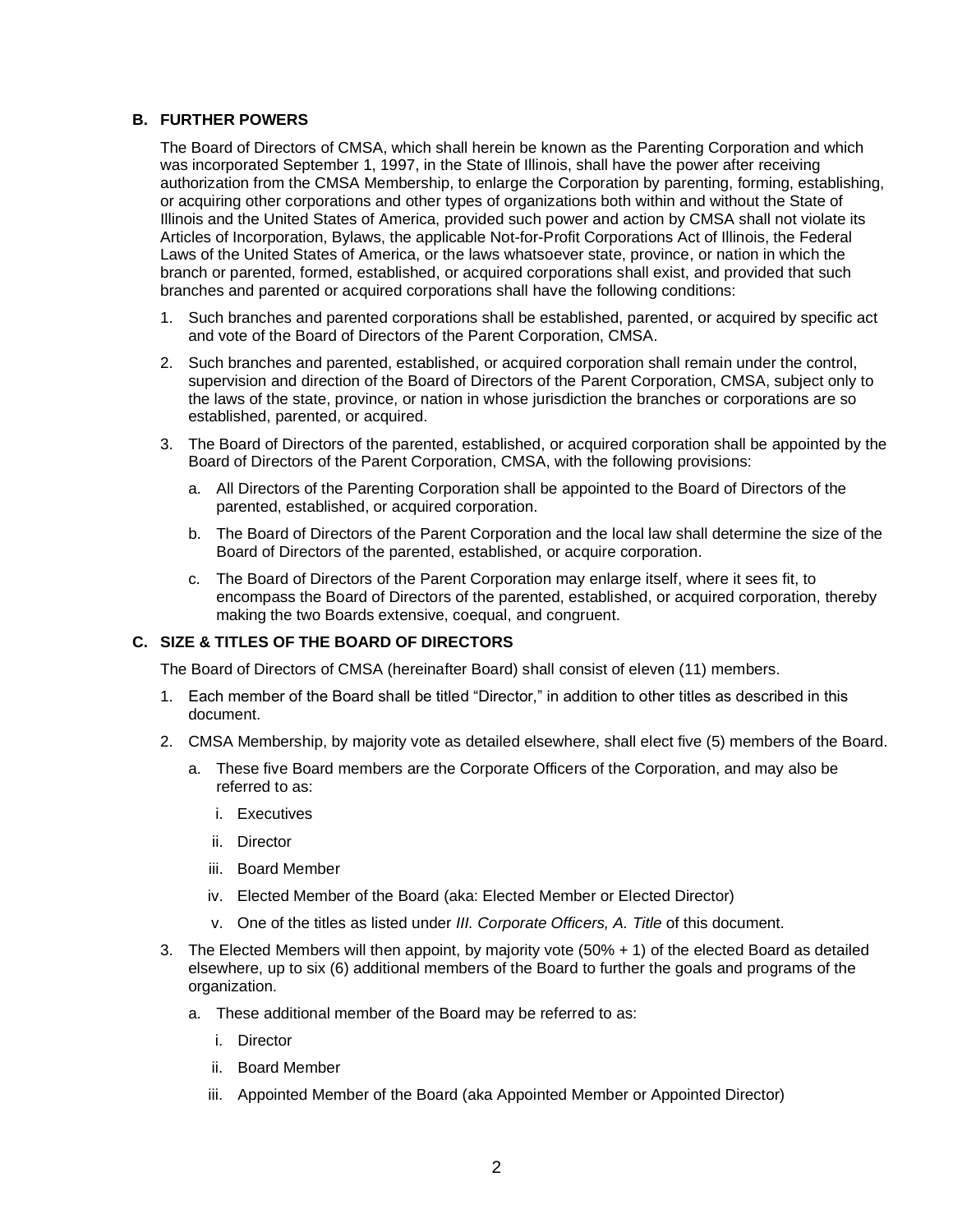## **D. VOTE & TERM OF OFFICE**

- 1. All Elected Members of the Board shall serve for two (2) years from the date on which they were elected. In case of resignation, removal, or vacancy due to illness, death; the Board, by majority vote, shall make an appointment to fill the seat until the next election.
- 2. All Appointed Members of the Board shall serve for one (1) year or until the next election.

## **E. VOTING & PROXIES**

Each Board member shall have one (1) vote, and each Board member shall have the right to assign their voting right to a proxy, provided that Board Member specifies this assignment in writing to the Board in advance of its exercise, and specifies in writing the time interval, purpose, and manner for which the proxy may be used. A proxy vote shall not constitute attendance.

## **F. QUORUM**

A simple majority of the Board of Directors shall constitute a quorum.

### **G. CHAIRPERSON**

The President shall preside and officiate all meetings of the Board. The Vice President of Athletics will serve as "Chairperson" in the President's absence. The President shall supervise all investigations initiated by the Board leading to potential discipline and/or removal of a Director, Commissioner, or Committee Chair. If the President is being investigated, the Vice President of Athletics shall supervise the investigation.

## **H. MEETINGS**

The Board shall meet at least quarterly. Any three (3) members of the Board may call a special meeting of the Board upon notice. In the event of a special meeting of the Board, at least one (1) notice must be given to all Board Members or their proxies, in writing, unless a dire and utter emergency is encountered, in which case a meeting may be convened any time after notice is given. The business to be conducted in the meeting shall be specified in the notification. All general meetings of the Corporation shall be conducted under the Robert's Rules of Order.

# **I. REMOVAL FROM OFFICE**

A Director may be removed from office provided if it can be shown that they:

- 1. Failed to fulfill their duties and functions, or
- 2. Manifested no interest or desire to serve the interest of the Corporation, or
- 3. Assaulted the integrity or threatened the person of fellow Board Members, or
- 4. Shown themselves to be incapable of action or responsibility, or
- 5. Failed to attend three (3) meetings in a 12-month period.
	- a. A Board Member that violates Article I, subsection 5 should be immediately removed from office and are not subject to the normal removal process.

### **J. PROCEDURE FOR REMOVAL**

The office of Director may be vacated and the Director occupying it removed in the following manner.

- 1. When it shall seem necessary to the well-being of the Corporation (CMSA) that a Director be removed, those Directors seeking the removal of a fellow Board Member shall first place before the Chairperson of the Board a written statement calling for an investigation leading to the removal of the challenged Director, and setting forth the reason(s) why this course of action is sought.
- 2. Having been given a written statement as before described, the Chairperson shall initiate an investigation of the reason(s) set forth in the statement, and shall involve actively in the investigation at least one (1) other Board Member, who shall from the members NOT involved with the challenge.
- 3. The Chairperson shall inform the challenged Director, as well as the Members of the Board, of receipt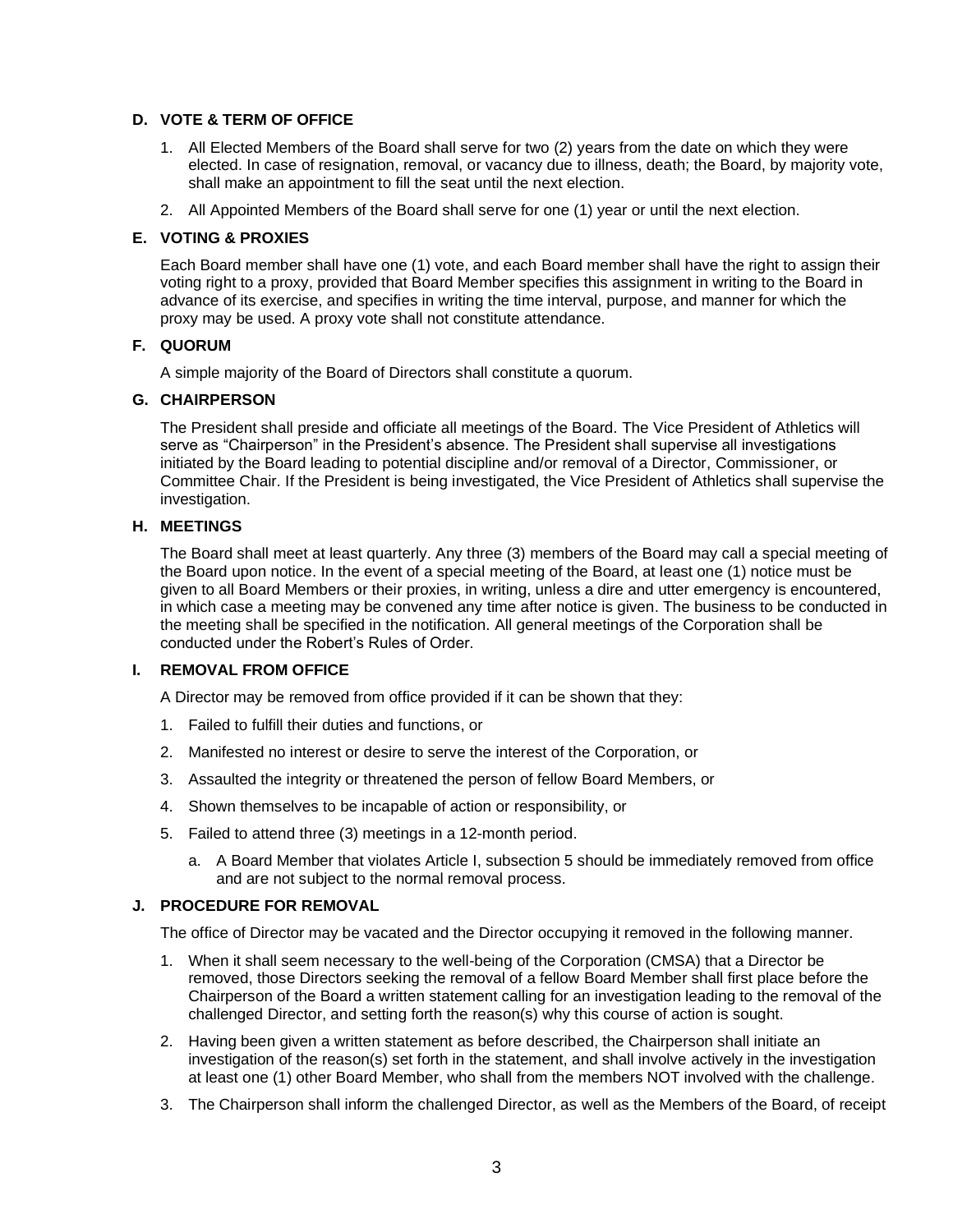of the statement and the initiation of the investigation. This shall be done in writing directly to each member or that member's proxy immediately upon beginning the process.

- 4. The Chairperson shall invite the challenged Director to prepare and present a defense against the charges and shall call a meeting of the Board for holding a hearing and taking a vote.
- 5. The Chairperson shall officiate at the hearing.
- 6. All charges, defenses, and results of the investigation shall be presented at the hearing. An opportunity must then be provided for the Board Members to ask questions and obtain answers. If the Board unanimously requests it, the hearing may be recessed and reconvened at the Board's discretion.
- 7. With the conclusion of the period of questioning, all parties to the challenge (investigator(s), challenger(s)), and the challenged shall be allotted time to summarize and present final arguments.
- 8. The Chairperson shall close all arguments after sufficient time and shall instruct the Board to deliberate upon the matter for a period of time to be agreed upon by majority vote of the Directors, excluding the Challenged Director, but which shall not exceed forty-eight (48) hours.
- 9. At the close of the deliberation period, the Chairperson shall call for a vote among the Board Members, excluding the challenged Director, to decide whether the challenged Director may be removed from office.
	- a. Where a legal meeting of the Board has been convened in the matter of removal, and a vote is called, a vote of 2/3 of the total Board of Directors eligible to vote in favor of removal shall be required before a challenged Board Member/Director/Commissioner may be removed.
	- b. Where a legal meeting of the Board has been convened in the matter of removal, proxy votes WILL NOT be allowed.
- 10. Removal of a Director from office shall not affect their membership in the Corporation (CMSA).

### **K. RETIREMENT/RESIGNATION**

A Director may either retire or resign from the Board by filing a written notification two (2) weeks in advance of the intended action. A Board member's retirement or resignation shall not affect their membership in the Corporation (CMSA).

### **L. DEATH**

In the event of the death of a member of the Board, that member's former office shall be considered vacant.

### **M. ELECTIONS**

All elections for Elected Members of the Board shall be held in the month of July, with nominations for candidates taken in the month of June. To be nominated, a nominee must be a current member of CMSA for at least one (1) year. All members will be notified of the election by the quickest and most modern form of communication.

- 1. Election to the Board shall be conferred by a majority vote (50% + 1) of those voting members of CMSA gathered in convention at a specified place, date and time, or by such method deemed appropriate by the Board.
- 2. Three positions to the board shall be elected in even number years, and two positions to the board shall be elected in odd number years.
- 3. Voting shall be done by secret ballot.
- 4. Proxy voting and absentee voting shall not be allowed.
- 5. All Appointed Member terms will end after the next election. The Elected Members of Board shall fill the Appointed Member positions after they are elected in July.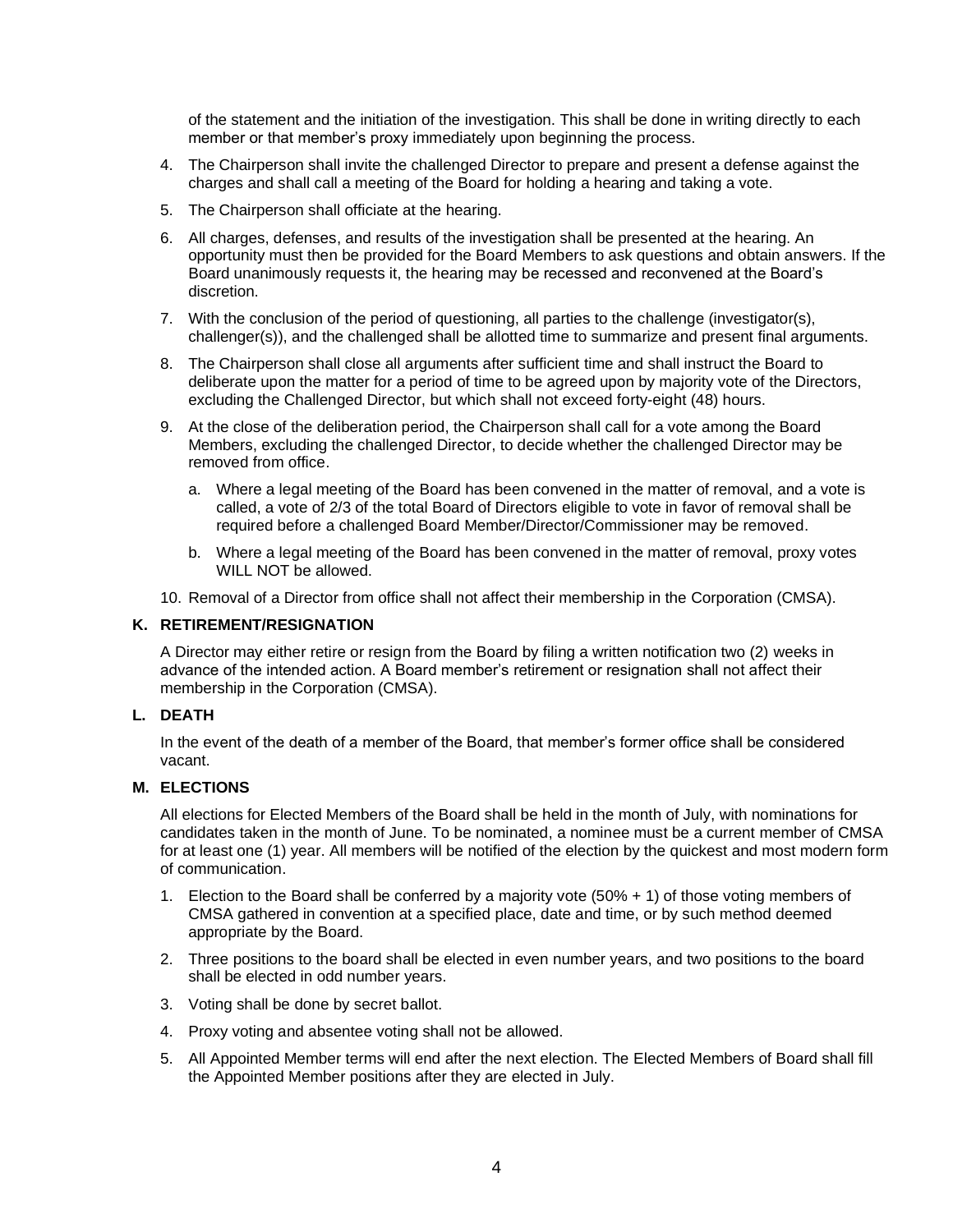# **III. CORPORATE OFFICERS**

## **A. TITLE**

- 1. President (aka Chairperson)
- 2. Vice President of Athletics
- 3. Vice President of Operations
- 4. Secretary
- 5. Treasurer

## **B. ELECTIONS**

All Corporate Officers shall be elected each year by majority vote (50% + 1) of the CMSA Membership, in the month of July.

### **C. DUAL OCCUPATION**

There shall be NO DUAL OCCUPATION of office by any individual.

## **D. DESIGNATION BY DIRECTORS**

The Elected Board of Directors may designate the Officers of the Corporation (Corporate Officers) by other titles as it may later specify.

## **E. REQUIREMENTS**

All Corporate Officers must be a current member of CMSA for at least one (1) year, and an Elected Board Member.

## **F. REMOVAL OF A CORPORATE OFFICER**

Any Corporate Officer elected by the CMSA Membership may be removed whenever, in the Board's judgment, the best interest of the Corporation will be served. The removal of a Corporate Officer shall be without prejudice to the contract rights, if any, of the Office so removed.

## **G. PROCEDURE FOR REMOVAL OF A CORPORATE OFFICER**

The challenge and procedure for removing a Corporate Officer shall be the same as that of removing a Member of the Board, set forth in Article II, Sections "I" and "J" in the Bylaws.

# **H. DUTIES OF CORPORATE OFFICERS**

The duties of the Corporate Officers shall be those specified in writing by the Board of Directors.

- 1. President
	- a. Manage, lead, oversee and conduct business of the Corporation.
	- b. Be the official representative to all external partners and official signatory on all contracts/agreements entered by the Corporation, i.e. Park District, Financial, Legal, Insurance, Events, etc.
	- c. Subordinate only to the Board of Directors, and shall be charged with carrying out the directives, fulfilling their guidelines, and achieving the goals and purposes they specify.
	- d. Chairperson of all official meetings of the Board of Directors.
	- e. Superordinate to all other Directors within the Corporation in their corporate functions and shall be charged by the Board of Directors to supervise the work of all other Corporate Officers and Directors and exercise the President's right to executive decisions over them.
	- f. On the matters affecting the activity of the Board of Directors, the Board on all action affecting the structure and staffing of the Corporate Officers shall consult the President.
	- g. Hold regular corporate office business meetings at their own calling.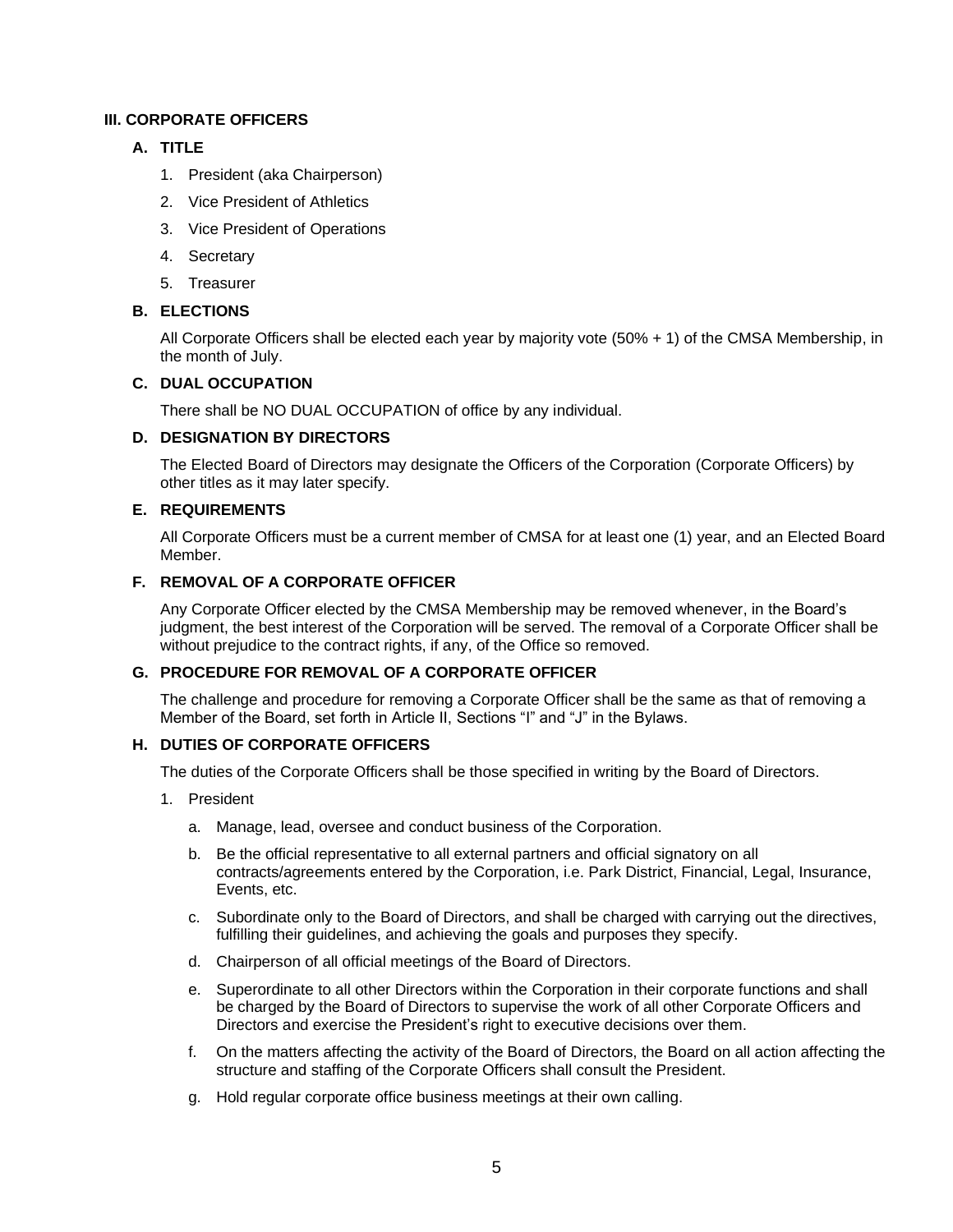- h. Shall have the power after the Board of Directors to devein the latitude of discretionary power exercised by other Directors, but in no way countermand or overrule the action of the Board.
- i. Shall see to it that the decisions of the Board are carried out, making reports regularly to the Board concerning their activities and to conduct of corporate business.
- j. Shall serve as ex-officio members of all committees to CMSA.
- 2. Vice President of Athletics
	- a. Director of Marketing/Sponsorship.
	- b. Park District and other venues liaison.
	- c. Acting President if/when President is unavailable.
	- d. Oversee Commissioner Playbook and/or the Commissioner's Corner.
	- e. Lead Corporation liaison program.
	- f. Chair committee on Athletics/Marketing.
	- g. Other duties as assigned.
- 3. Vice President of Operations
	- a. Liaison to CMSA legal representation.
	- b. Oversee Insurance program for Corporation.
	- c. Chair Committee on Operations/Events.
	- d. Other duties as assigned.
- 4. Secretary
	- a. Direct communication strategy for the Corporation, i.e. email, social media.
	- b. Website Administrator.
	- c. Recorder of all meetings of the Board of Directors, and historical record keeping.
	- d. Conduct all elections of the Board of Directors.
	- e. Oversee CMSA Bylaws and Policy Manual.
	- f. Other duties as assigned.
- 5. Treasurer
	- a. Executor of all financial programs, i.e. budget, disbursements, deposits, accounting.
	- b. Registration processing and setup.
	- c. Conduct yearly audit of the Corporation.
	- d. Oversee and enforce financial policies.
	- e. Analyze data and report to the Board of Directors.
	- f. Maintain list of assets.
	- g. Chair Finance Committee.
	- h. Other duties as assigned.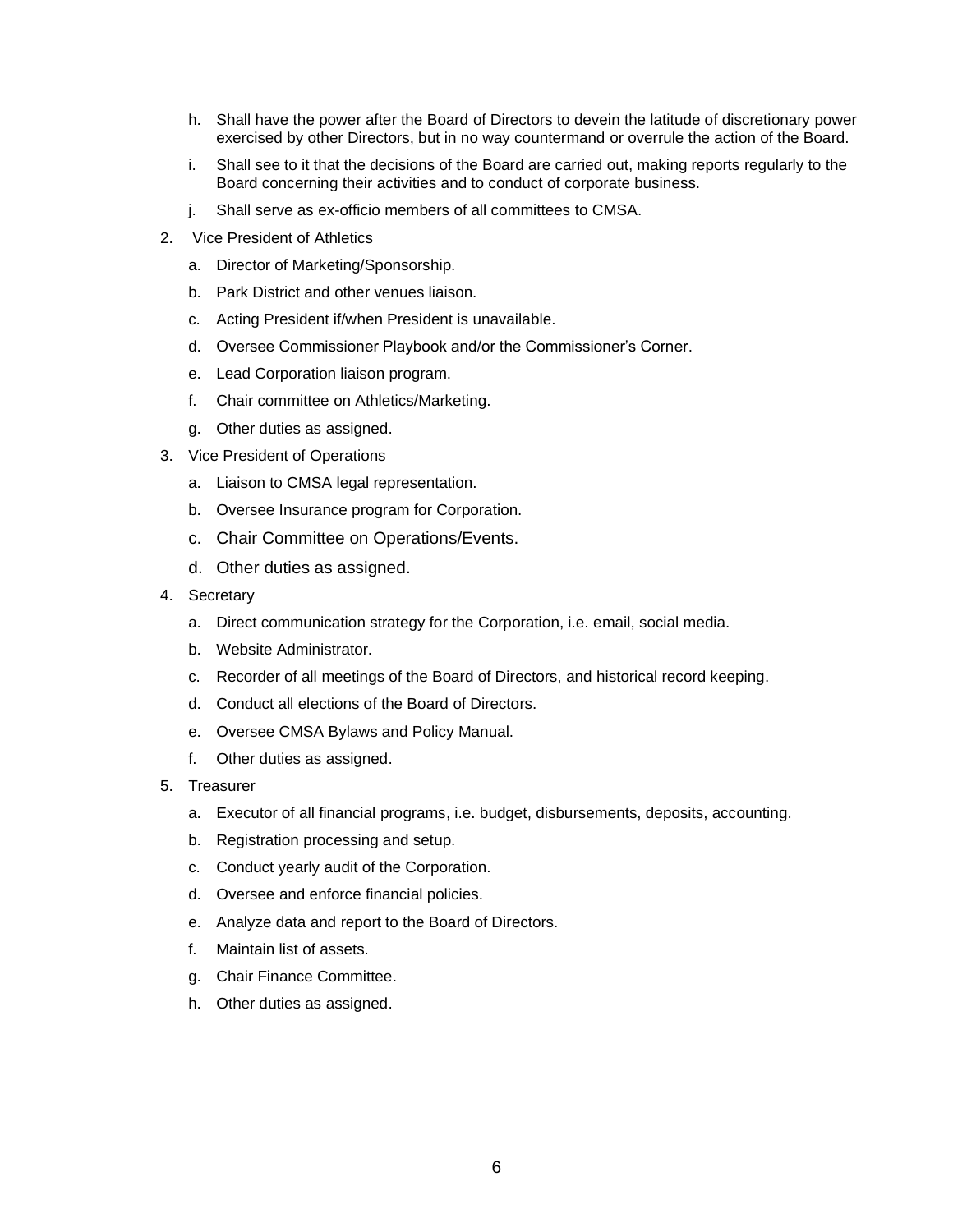## **I. STANDING COMMITTEES**

- 1. Athletics/Marketing Committee
	- a. Chaired by Vice President of Athletics.
	- b. Develop annual marketing strategy for Corporation.
	- c. Coordinate liaison program.
	- d. Develop recruitment strategies for the Board of Directors.
- 2. Operations/Events Committee
	- a. Chaired by Vice President of Operations.
	- b. Oversee events program for Board of Directors.
	- c. Coordinate operations for Board of Directors, i.e. Storage Unit, etc.
- 3. Finance Committee
	- a. Chaired by CMSA Treasurer.
	- b. Conduct monthly audits of Corporation.
	- c. Develop financial policies of the Corporation.
- 4. Hall of Fame Committee
	- a. Chair appointed by the President.
	- b. Develop program on electing members to the CMSA Hall of Fame annually.
	- c. Coordinate Hall of Fame events each year.

### **J. POWERS**

All Corporate Officers shall be superordinate to all Appointed Directors.

### **K. INCAPACITATION**

In the event of catastrophe incapacitating one or more of the Corporate Officers, the succession to the Corporate leadership shall be fixed as follow:

- 1. President
- 2. Vice President of Athletics
- 3. Vice President of Operations
- 4. Secretary
- 5. Treasurer

The highest ranking Corporate Officer in this sequence shall assume the duties of the President until higher Officer shall be capable of assuming them, or until the Board of Directors shall meet and elect new Officers.

### **IV. ATHLETIC DIVISIONS**

### **A. GENERAL PROVISIONS**

The Board of Directors, by resolution adopted by the majority of the Directors, may designate and appoint one (1) or more committees to oversee the workings of any of its Athletic Divisions. Each of these committees shall have at least two (2) Board Members in their constituency. These committees shall have delegated to them responsibility for fulfilling whatsoever purpose their establishment specifics.

Notwithstanding, these committees shall NOT have the powers or authority to:

1. Amend, alter, or repeal the Bylaws.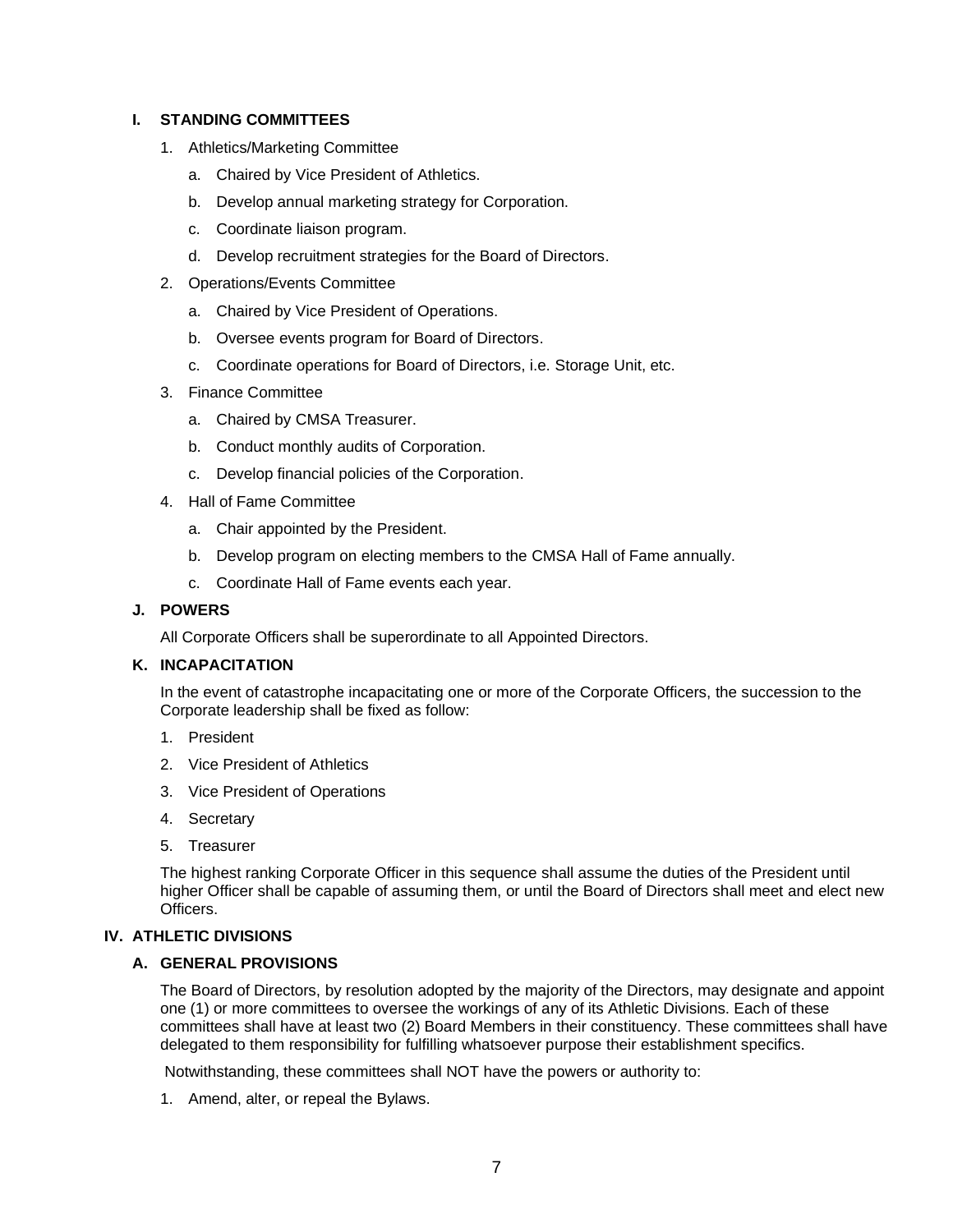- 2. Elect, appoint, or remove any member of a Committee, a Director, or an Officer of the Corporation.
- 3. Amend the Articles of Incorporation.
- 4. Adopt a plan of merger or consolidation with another Corporation.
- 5. Divorce itself from the Corporation (CMSA).
- 6. Authorize the sale, lease, exchange, or mortgage of any of the assets or property of the Corporation.
- 7. Authorize voluntary dissolution of the Corporation or revoking proceedings thereof.
- 8. Amend, alter, or repeal any resolution of the Board of Directors.
- 9. Adopt a plan for distribution of corporate assets.
- 10. Enter into any contract or contractual agreement binding the Corporation without the express authority and permission of the Board of Directors.
- All Committee Members shall, at all times, be under the authority of the Board of Directors.

## **B. FUNDING**

- 1. All Committees or Athletic Directors of all Athletic Divisions shall be allocated funds from the Corporate Treasury during their season of operation. These funds shall always be under the direct control of the Board of Directors, unless the Board deems it appropriate for Athletic Divisions to operate their own accounts.
- 2. Where an Athletic Division exists having received no actual initial funding from the Board, such Division's funds, however so accumulated, shall be under the direct control of the Board of Directors.
- 3. All allocated funds not exhausted during the Athletics Division's season of operation shall revert to the control of the Board of Directors within forty-five (45) days after its season is completed. In the case where a Division is a Special Event, the funds should also revert to the Board within the forty-five (45) day time period. All remaining funds are to be received by the Corporate Treasurer, along with a financial statement of expenditures, income and assets held for that season (or Special Event) within the time frame set forth above.
- 4. Within the exception of the funds directly allocated to a Committee or Athletic Director of an Athletic Division for the performance of its activity, no Committee may allocate or spend in currency, promissory note, or binding verbal agreement, any funds more than its initial allotment from the Board without approval through majority vote of the Board.

## **C. PERFORMANCE**

- 1. All Committees or Athletic Directors of all Athletic Divisions are obligated to fulfill to the best of their ability the purpose for which they are established.
- 2. All Committees or Athletic Directors must be ready to execute any schedule of date and/or time, when such execution is expected or required by the Board and/or General Membership.
- 3. All Committee Chairpersons or Athletic Director/Commissioner of all Athletic Divisions shall be the official representative of that Committee/Athletic Division to the Board.
- 4. It will be the responsibility of each Committee or Athletic Director of each Division to have ready the necessary goods and services required for the performance of any athletic or social function sponsored by CMSA for which it is in charge.
- 5. All Committees or Athletic Directors are obligated to acquire any needed assistance or advice well in advance (no less than two months from their scheduled date of operation as determined by the Board) for any LEAGUE competitions.
- 6. All Committees or Athletic Directors will establish, by majority vote, the rules and regulations under which they shall operate their respective divisions. Notwithstanding, no rules and regulations of a committee can violate the Corporation's Article, Bylaws, or Board Policy, or any applicable state or federal statutes. In the event of any questions, the authority of the Corporation Bylaws and Articles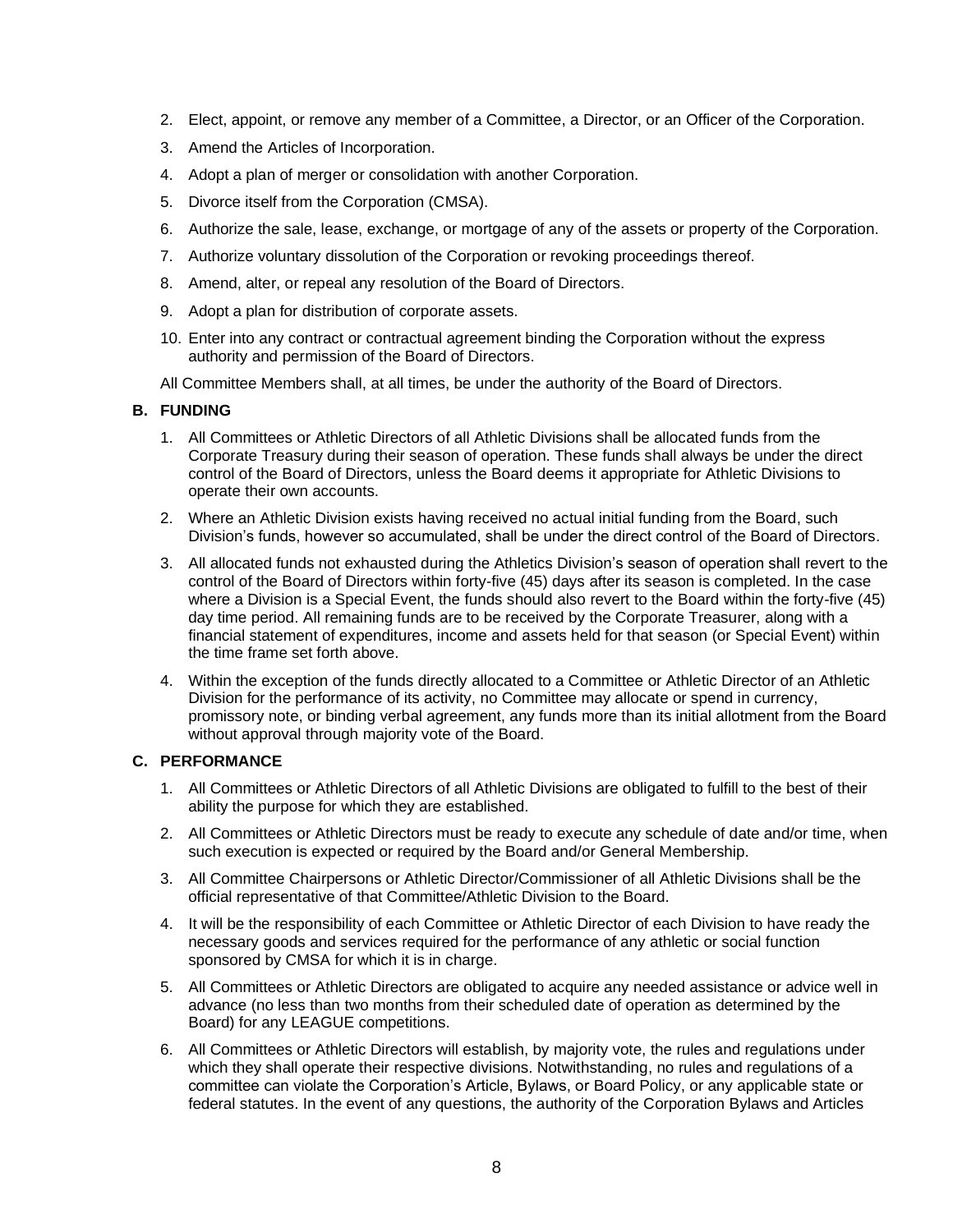shall remain supreme.

- 7. The Committee Chair or Athletic Director/Commissioner is obligated to be present at any Board meeting when notified that they are required to do so. If the Chair or Athletic Director/Commissioner is unable to attend a required meeting, they must send a representative in their place.
- 8. Each Committee or Athletic Director MUST file a complete report regarding its performance in carrying out divisional activities of CMSA.
- 9. When it shall seem necessary to the well-being of the Corporation (CMSA) that an Athletic Director/Commissioner be removed, procedures mentioned in Article II Sections I and J ("Removal from Office" and "Procedures for Removal") shall be followed. A legal meeting of the Board must be convened in the matter of removal, and a vote is called. A 2/3 majority vote in favor of removal shall be required before the challenged Athletic Director/Commissioner is removed.

### **D. LITIGATION**

Each Committee or Athletic Director has the complete and total responsibility of holding the Corporation harmless from any legal liabilities or obligatory binds incurred because of the operations of that Athletic Division for which it is in charge. Moreover, each Committee must assume, as a condition of its operation within the Corporation, full and unquestioned responsibility for any legal expense liabilities or penalties resulting from its actions. The Board may purchase liability insurance for its Directors, Officers, Athletic Directors or Committees.

### **E. DISBANDMENT**

By authority of the Board of Directors, a Committee or Athletic Director of an Athletic Division will be dissolved after all reports have been received and approved. It shall be at the time that all Committee members shall be relieved of all responsibility and authority. Such Athletic Division shall then remain dormant until activated by the Board of Directors, at which point a new Committee shall be formed and charged with carrying out that Division's Activity.

### **V. MEMBERSHIP**

### **A. GENERAL VOTING MEMBERSHIP**

Each person wishing to become a Member of CMSA must be 18 years of age, and sign a release form issued by CMSA.

### **B. MEMBERSHIP DUES**

All members of CMSA shall pay yearly dues, the amount of which shall be determined by the Board of Directors. Dues should be paid at the beginning of each fiscal year, September 1, and be valid until the beginning of the next fiscal year.

## **C. RIGHTS & PRIVILEGES**

The member shall be entitled:

- 1. To participate in all athletic and social functions sponsored by CMSA. The member's participation shall be governed by the Corporate Bylaws and its rules and regulations.
- 2. To attend all OPEN meetings of the Board of Directors held throughout the year.
- 3. To one (1) vote in any general meeting where such issue arises calling for a vote of the CMSA Membership.
- 4. To nominate potential new members to the Board, from amongst its ranks, at a meeting scheduled in the month of June for such purpose. Further, shall be entitled to elect from those nominees, by majority vote (50% + 1) of the members gathered in convention, the new Elected Members to the Board of Directors.
- 5. By their membership status, to be nominated and thence elected to the Board of Directors of CMSA.